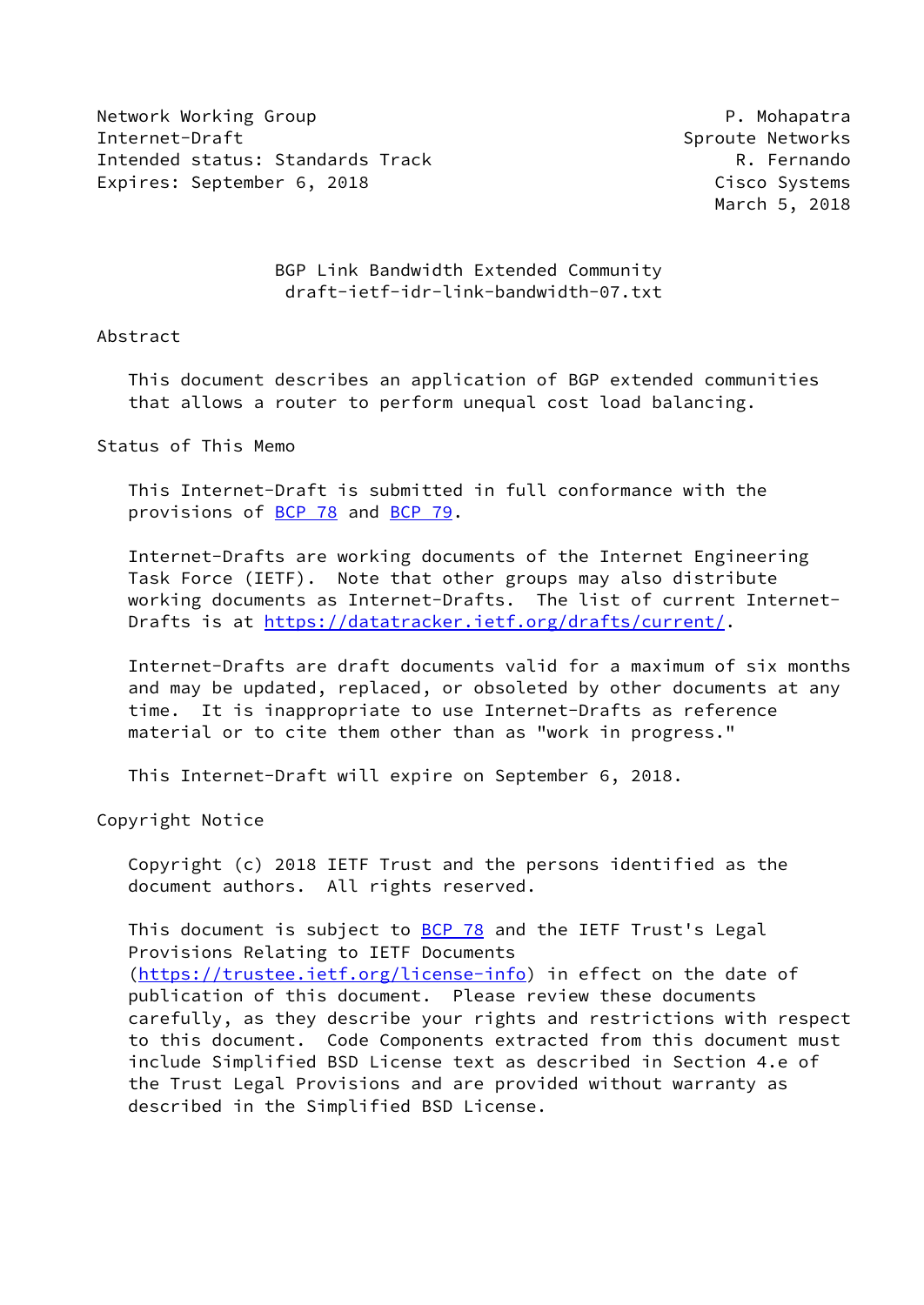<span id="page-1-1"></span>Internet-Draft Link Bandwidth March 2018

 This document may contain material from IETF Documents or IETF Contributions published or made publicly available before November 10, 2008. The person(s) controlling the copyright in some of this material may not have granted the IETF Trust the right to allow modifications of such material outside the IETF Standards Process. Without obtaining an adequate license from the person(s) controlling the copyright in such materials, this document may not be modified outside the IETF Standards Process, and derivative works of it may not be created outside the IETF Standards Process, except to format it for publication as an RFC or to translate it into languages other than English.

## Table of Contents

| 1.1. Requirements Language $\frac{2}{3}$ |  |  |  |  |  |  |  |  |
|------------------------------------------|--|--|--|--|--|--|--|--|
| 2. Link Bandwidth Extended Community 2   |  |  |  |  |  |  |  |  |
|                                          |  |  |  |  |  |  |  |  |
|                                          |  |  |  |  |  |  |  |  |
|                                          |  |  |  |  |  |  |  |  |
|                                          |  |  |  |  |  |  |  |  |
|                                          |  |  |  |  |  |  |  |  |
|                                          |  |  |  |  |  |  |  |  |

## <span id="page-1-0"></span>[1](#page-1-0). Introduction

When a BGP speaker receives multiple paths from its internal peers, it could select more than one path to send traffic to. In doing so, it might be useful to provide the speaker with information that would help it distribute the traffic based on the bandwidth of the external (DMZ) link. This document suggests that the external link bandwidth be carried in the network using a new extended community  $[REC4360]$  the link bandwidth extended community.

## <span id="page-1-2"></span>[1.1](#page-1-2). Requirements Language

 The key words "MUST", "MUST NOT", "REQUIRED", "SHALL", "SHALL NOT", "SHOULD", "SHOULD NOT", "RECOMMENDED", "MAY", and "OPTIONAL" in this document are to be interpreted as described in [RFC 2119 \[RFC2119](https://datatracker.ietf.org/doc/pdf/rfc2119)].

<span id="page-1-3"></span>[2](#page-1-3). Link Bandwidth Extended Community

When a BGP speaker receives a route from an external neighbor and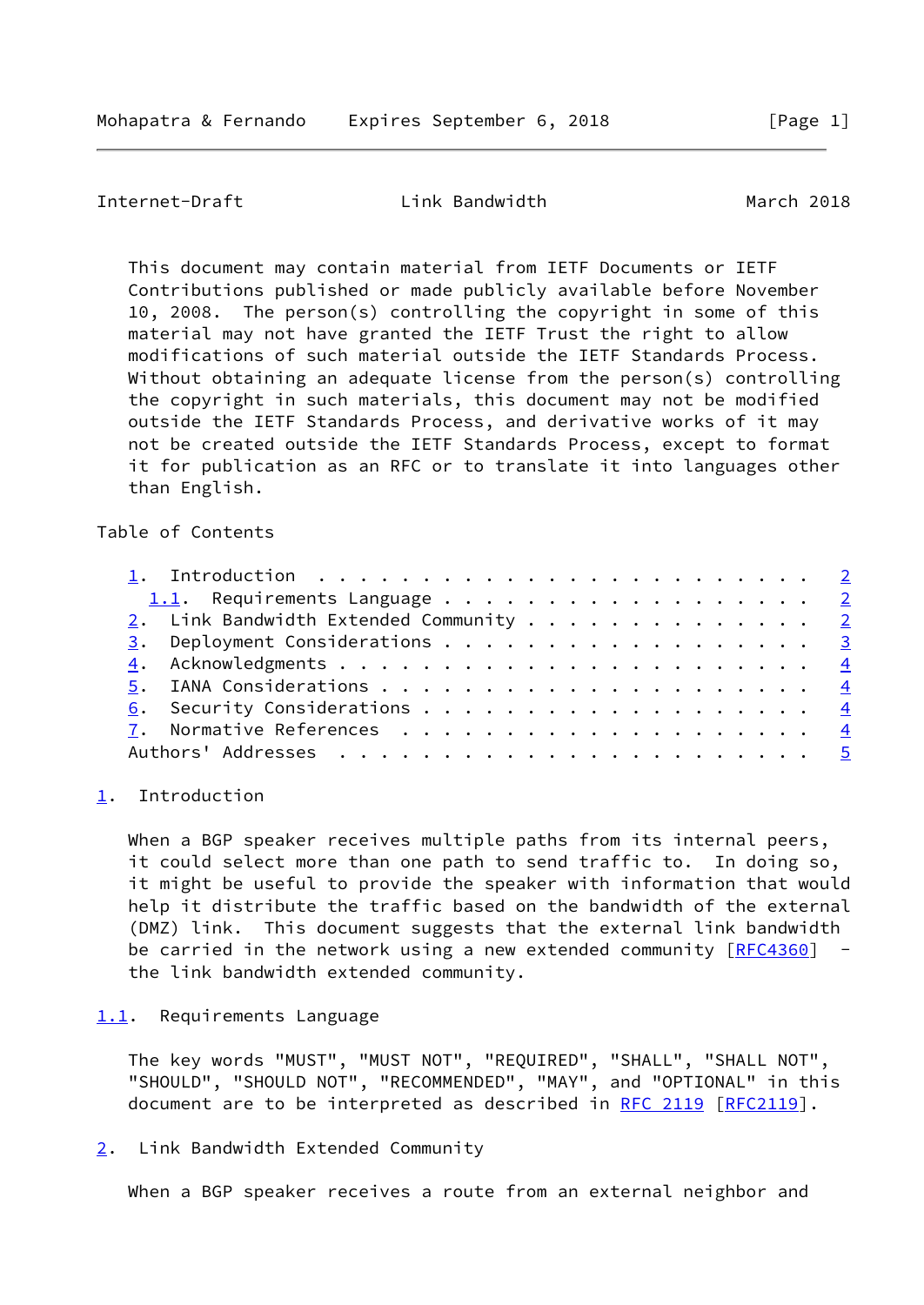advertises this route (via IBGP) to internal neighbors, as part of this advertisement the router may carry the cost to reach the external neighbor. The cost can be either configured per neighbor or derived from the bandwidth of the link that connects the router to a directly connected external neighbor. This value is carried in the

Mohapatra & Fernando Expires September 6, 2018 [Page 2]

<span id="page-2-1"></span>

Internet-Draft Link Bandwidth March 2018

 Link Bandwidth Extended Community. No more than one link bandwidth extended community SHALL be attached to a route. Additionally, if a route is received with link bandwidth extended community and the BGP speaker sets itself as next-hop while announcing that route to other peers, the link bandwidth extended community should be removed.

 The extended community is optional non-transitive. The value of the high-order octet of the extended Type Field is 0x40. The value of the low-order octet of the extended type field for this community is 0x04. The value of the Global Administrator subfield in the Value Field SHOULD represent the Autonomous System of the router that attaches the Link Bandwidth Community. If four octet AS numbering scheme is used [\[RFC6793](https://datatracker.ietf.org/doc/pdf/rfc6793)], AS\_TRANS should be used in the Global Administrator subfield. The bandwidth of the link is expressed as 4 octets in IEEE floating point format, units being bytes (not bits!) per second. It is carried in the Local Administrator subfield of the Value Field.

<span id="page-2-0"></span>[3](#page-2-0). Deployment Considerations

 The usage of this community is restricted to the cases where BGP multipath can be safely deployed. If the path between the load sharing router and the exit point is not tunneled, then the IGP distance between the load balancing router and the exit points should be the same.

 If the path between the load sharing router and the exit point is tunneled, then the choice to use this community is a purely local matter to the load sharing router.

 In the context of BGP/MPLS VPNs [\[RFC4364](https://datatracker.ietf.org/doc/pdf/rfc4364)], link bandwidth community could be used to support inbound load balancing for multihomed sites, as follows. Consider a site that is connected to PE1 and PE2. Both PE1 and PE2 would advertise VPN-IP routes associated with the destinations within the site. One way to enable other PEs to receive all these routes is to require the RD of the routes advertised by PE1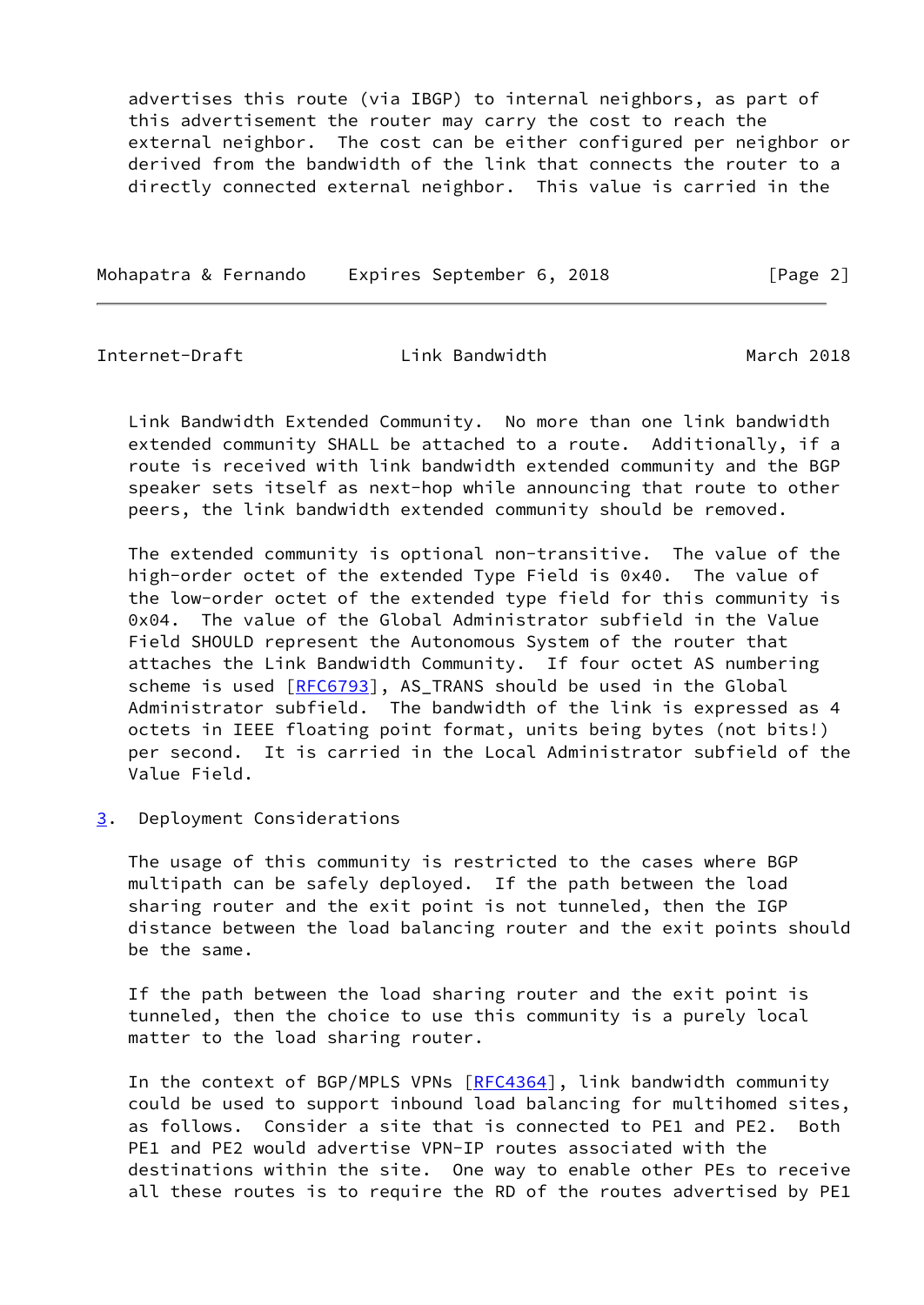to be different from the RD of the routes advertised by PE2. The VPN-IP routes advertised by PE1 should carry the link bandwidth community; likewise for the VPN-IP routes advertised by PE2. The bandwidth value carried in the community could be locally determined by PE1 and PE2. Alternatively CEs of the site, when advertising IP routes to PE1 and PE2, could add the link bandwith community to these advertisements, in which case PE1 and PE2, when originating VPN-IP routes, would use the bandwidth value from the IP routes they received from the CEs to construct the link bandwidth community carried by these VPN-IP routes.

| Mohapatra & Fernando | Expires September 6, 2018 | [Page 3] |
|----------------------|---------------------------|----------|
|----------------------|---------------------------|----------|

<span id="page-3-1"></span>Internet-Draft **Link Bandwidth** March 2018

 An ingress PE, when sending traffic to destinations within the site, can use the bandwidth value carried in the community of the routes advertised by PE1 and PE2 to perform load sharing, where some of the traffic would go via PE1, while other traffic would go via PE2.

 If there are multiple paths to reach a destination and if only some of them have link bandwidth community, the load sharing router should not perform unequal cost load balancing based on link bandwidths.

<span id="page-3-0"></span>[4](#page-3-0). Acknowledgments

 The authors would like to thank Yakov Rekhter, Srihari Sangli and Dan Tappan for proposing unequal cost load balancing as one possible application of the extended community attribute.

 The authors would like to thank Bruno Decraene, Robert Raszuk, Joel Halpern, Aleksi Suhonen, Randy Bush, and John Scudder for their comments and contributions.

<span id="page-3-2"></span>[5](#page-3-2). IANA Considerations

 This document defines a specific application of the two-octet AS specific extended community. IANA is requested to assign a sub- type value of 0x04 for the link bandwidth extended community.

Name **Value**  ---- ---- non-transitive Link Bandwidth Ext. Community 0x4004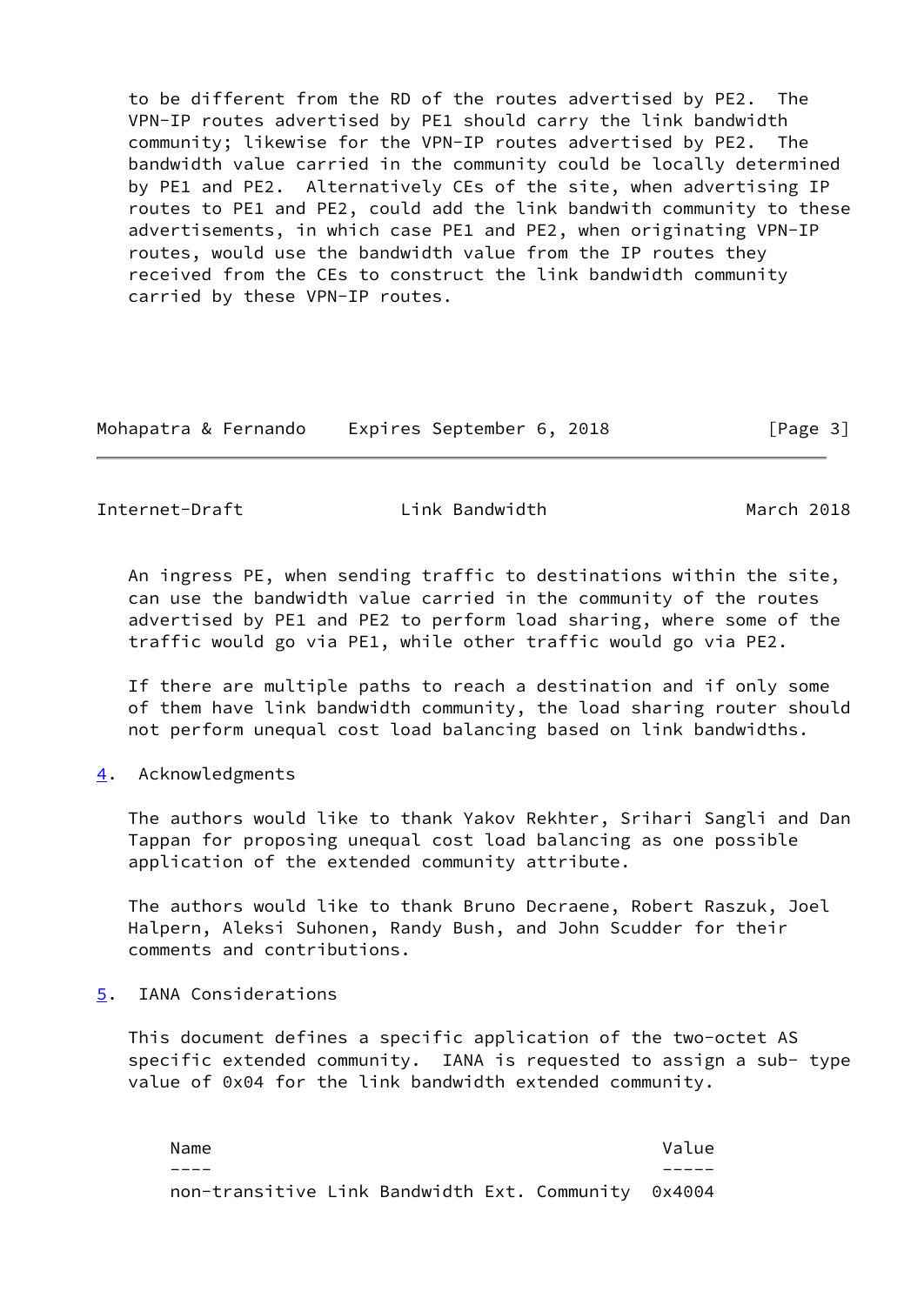<span id="page-4-0"></span>[6](#page-4-0). Security Considerations

There are no additional security risks introduced by this design.

- <span id="page-4-1"></span>[7](#page-4-1). Normative References
	- [RFC2119] Bradner, S., "Key words for use in RFCs to Indicate Requirement Levels", [BCP 14](https://datatracker.ietf.org/doc/pdf/bcp14), [RFC 2119](https://datatracker.ietf.org/doc/pdf/rfc2119), DOI 10.17487/RFC2119, March 1997, <[https://www.rfc-editor.org/info/rfc2119>](https://www.rfc-editor.org/info/rfc2119).
	- [RFC4360] Sangli, S., Tappan, D., and Y. Rekhter, "BGP Extended Communities Attribute", [RFC 4360,](https://datatracker.ietf.org/doc/pdf/rfc4360) DOI 10.17487/RFC4360, February 2006, <<https://www.rfc-editor.org/info/rfc4360>>.

| Expires September 6, 2018<br>Mohapatra & Fernando | [Page $4$ ] |
|---------------------------------------------------|-------------|
|---------------------------------------------------|-------------|

<span id="page-4-2"></span>

| Internet-Draft | Link Bandwidth | March 2018 |
|----------------|----------------|------------|

- [RFC4364] Rosen, E. and Y. Rekhter, "BGP/MPLS IP Virtual Private Networks (VPNs)", [RFC 4364](https://datatracker.ietf.org/doc/pdf/rfc4364), DOI 10.17487/RFC4364, February 2006, [<https://www.rfc-editor.org/info/rfc4364](https://www.rfc-editor.org/info/rfc4364)>.
- [RFC6793] Vohra, Q. and E. Chen, "BGP Support for Four-Octet Autonomous System (AS) Number Space", [RFC 6793](https://datatracker.ietf.org/doc/pdf/rfc6793), DOI 10.17487/RFC6793, December 2012, <[https://www.rfc-editor.org/info/rfc6793>](https://www.rfc-editor.org/info/rfc6793).

Authors' Addresses

 Pradosh Mohapatra Sproute Networks

Email: pradosh@sproute.com

 Rex Fernando Cisco Systems 170 W. Tasman Drive San Jose, CA 95134 USA